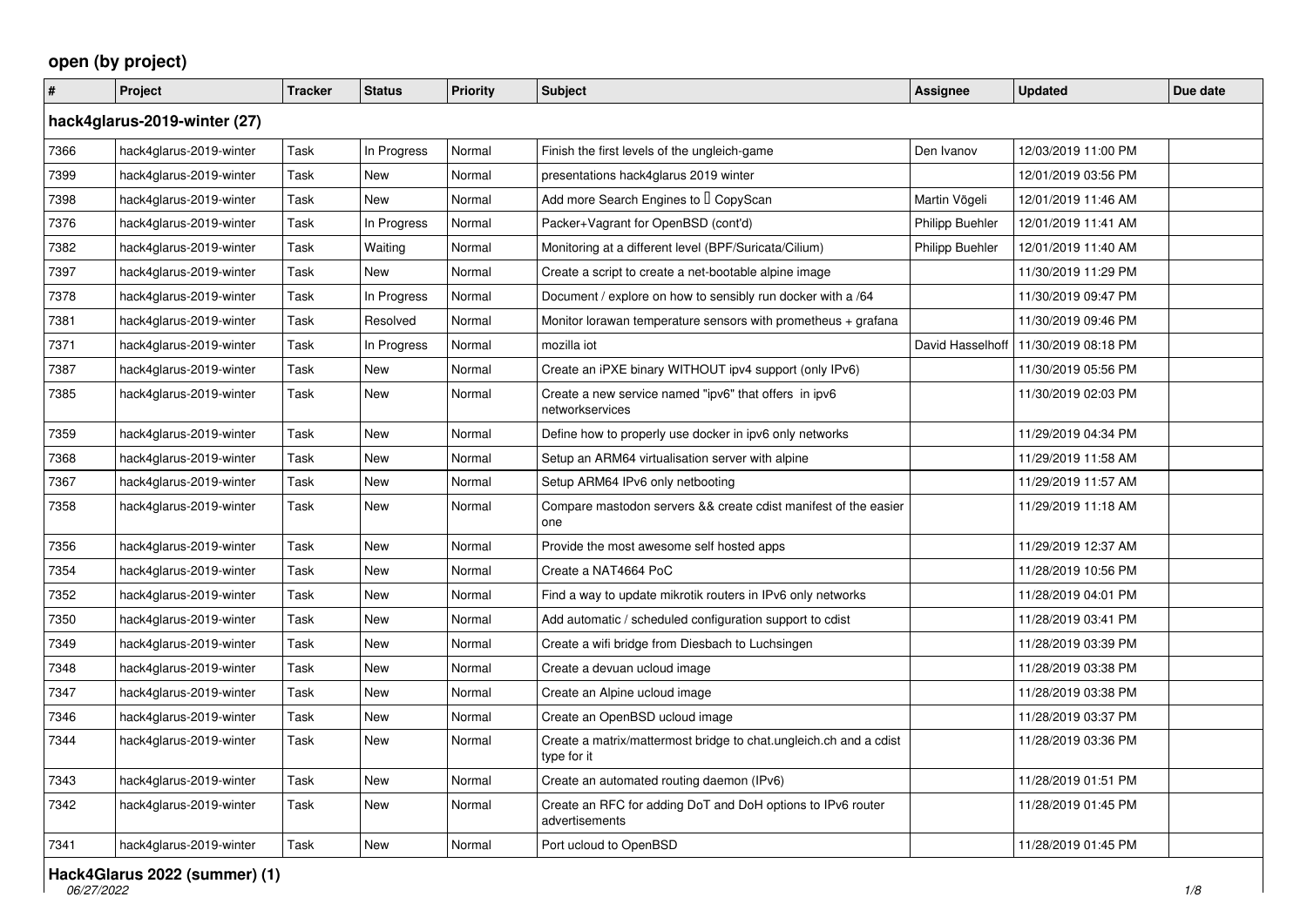| #         | Project                      | <b>Tracker</b> | <b>Status</b> | <b>Priority</b> | <b>Subject</b>                                                                                               | Assignee         | <b>Updated</b>      | Due date   |  |  |  |
|-----------|------------------------------|----------------|---------------|-----------------|--------------------------------------------------------------------------------------------------------------|------------------|---------------------|------------|--|--|--|
| 10614     | Hack4Glarus 2022<br>(summer) | Task           | New           | Normal          | Evaluate Hitobito                                                                                            |                  | 06/12/2022 06:25 AM |            |  |  |  |
| ipv6 (18) |                              |                |               |                 |                                                                                                              |                  |                     |            |  |  |  |
| 10239     | ipv6                         | Task           | New           | Normal          | Recursive DNS, visible on IPv4, acting as a proxy to enable<br>visibility of data from IPv6 only DNS servers |                  | 01/31/2022 01:49 PM |            |  |  |  |
| 10238     | ipv6                         | Task           | Waiting       | Normal          | ipv6-only DNS setup is misleading and misconfigured                                                          | Nico Schottelius | 01/31/2022 01:36 PM |            |  |  |  |
| 7568      | ipv6                         | Task           | New           | Normal          | Incoming SMTP IPv4 proxy                                                                                     | Nico Schottelius | 01/31/2022 01:09 PM |            |  |  |  |
| 8236      | ipv6                         | Task           | New           | Normal          | Modify python3 -m http.server to bind to IPv6 by default                                                     | Mondi Ravi       | 06/29/2020 10:45 PM |            |  |  |  |
| 8238      | ipv6                         | Task           | New           | Normal          | Modify nodejs to bind on IPv6 by default                                                                     | Nico Schottelius | 06/29/2020 10:42 PM |            |  |  |  |
| 8237      | ipv6                         | Task           | New           | Normal          | Modify flask to bind on IPv6 by default                                                                      | Nico Schottelius | 06/29/2020 10:41 PM |            |  |  |  |
| 8235      | ipv6                         | Task           | In Progress   | Normal          | Fix software to bind on IPv6 by default                                                                      | Nico Schottelius | 06/29/2020 10:39 PM |            |  |  |  |
| 8094      | ipv6                         | Task           | In Progress   | Normal          | Test ubiquiti UAP-AC-Lite, UAP-AC-LR and UAP-AC-Pro-Gen2 in<br>IPv6 only networks                            | Nico Schottelius | 05/31/2020 06:40 PM |            |  |  |  |
| 7704      | ipv6                         | Task           | In Progress   | Normal          | Regular vendor pings (1x/month) for IPv6 compatibility                                                       | Nico Schottelius | 02/08/2020 08:25 PM |            |  |  |  |
| 7566      | ipv6                         | Task           | Feedback      | Normal          | Outgoing SMTP smarthost                                                                                      | Nico Schottelius | 01/10/2020 09:44 PM |            |  |  |  |
| 7570      | ipv6                         | Task           | Seen          | Normal          | Add more questions and answers to official FAQ                                                               | Sanghee Kim      | 01/08/2020 11:29 AM |            |  |  |  |
| 7574      | ipv6                         | Task           | New           | Normal          | Create and setup VM for prototype Smarthost                                                                  | Nico Schottelius | 01/06/2020 12:19 PM |            |  |  |  |
| 7573      | ipv6                         | Task           | New           | Normal          | Spamlike message filtering                                                                                   | Nico Schottelius | 01/06/2020 12:15 PM |            |  |  |  |
| 7569      | ipv6                         | Task           | New           | Normal          | IPv6 only DNS                                                                                                | Nico Schottelius | 01/05/2020 04:12 PM |            |  |  |  |
| 7523      | ipv6                         | Task           | New           | Normal          | TCP/UDP Services supported by IP4-to-IP6 incoming proxy and<br>NAT64 outgoing gateway                        | Moris Jones      | 01/05/2020 04:02 PM |            |  |  |  |
| 7405      | ipv6                         | Task           | In Progress   | Normal          | Explore IPv6 compatible IoT devices                                                                          | Nico Schottelius | 12/02/2019 04:09 PM |            |  |  |  |
| 7015      | ipv6                         | Task           | In Progress   | Normal          | Create a decentralised, global display based on IPv6                                                         | Nico Schottelius | 07/31/2019 07:54 PM |            |  |  |  |
| 6405      | ipv6                         | Task           | <b>New</b>    | Normal          | Create a new IPv6 game (working title: IPv6 treasure hunt)                                                   | Nico Schottelius | 05/01/2019 11:38 PM |            |  |  |  |
|           | Open Infrastructure (143)    |                |               |                 |                                                                                                              |                  |                     |            |  |  |  |
| 7761      | Open Infrastructure          | Task           | In Progress   | Immediate       | uncloud v2                                                                                                   | Nico Schottelius | 12/18/2021 09:14 PM |            |  |  |  |
| 6794      | Open Infrastructure          | Task           | In Progress   | Urgent          | Find out why request tracker crashes from time to time and fix it                                            | Yury Komarov     | 07/08/2019 03:33 PM | 06/14/2019 |  |  |  |
| 6279      | Open Infrastructure          | Task           | Seen          | High            | Implement different payment cycles for VMs                                                                   | Mondi Ravi       | 06/24/2019 07:43 PM | 01/30/2019 |  |  |  |
| 6435      | Open Infrastructure          | Task           | Feedback      | High            | Improvements for IPv6.work v1.0                                                                              | Nico Schottelius | 03/19/2019 05:16 AM | 03/18/2019 |  |  |  |
| 6869      | Open Infrastructure          | Task           | In Progress   | High            | Challenge OpenStack and OpenNebula with ucloud                                                               | Nico Schottelius | 08/09/2021 03:20 PM | 09/18/2019 |  |  |  |
| 6877      | Open Infrastructure          | Task           | In Progress   | High            | Start the first VMs on place9 cluster using ucloud (ucloud v1)                                               | Nico Schottelius | 08/30/2019 12:09 PM |            |  |  |  |
| 6465      | Open Infrastructure          | Task           | In Progress   | High            | Expire the password reset link [datacenterlight, dynamicweb]                                                 | Mondi Ravi       | 07/15/2019 01:34 PM |            |  |  |  |
| 6762      | Open Infrastructure          | Task           | New           | High            | Allow IPv6 only hosts to properly send emails to IPv4 only hosts                                             | Nico Schottelius | 06/03/2019 04:18 PM |            |  |  |  |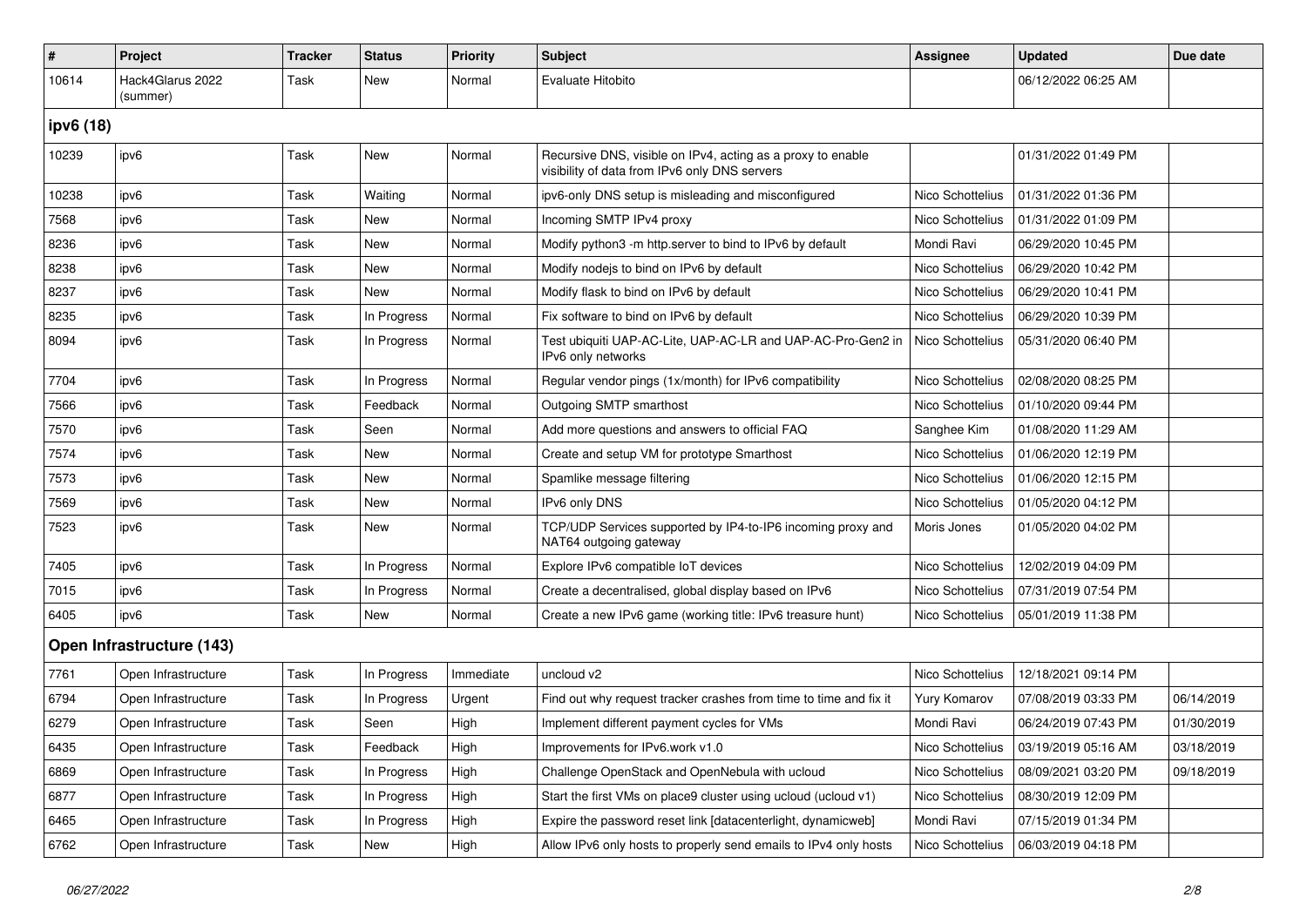| $\sharp$ | Project             | <b>Tracker</b> | <b>Status</b> | <b>Priority</b> | <b>Subject</b>                                                                                     | <b>Assignee</b>       | <b>Updated</b>      | Due date   |
|----------|---------------------|----------------|---------------|-----------------|----------------------------------------------------------------------------------------------------|-----------------------|---------------------|------------|
| 5753     | Open Infrastructure | Task           | <b>New</b>    | Normal          | Create Linux beginners guide                                                                       |                       | 05/01/2019 11:32 AM | 01/03/2019 |
| 6395     | Open Infrastructure | Task           | <b>New</b>    | Normal          | Add a FreeBSD NOINET image for ipv6onlyhosting.com                                                 |                       | 05/01/2019 10:59 AM | 01/30/2019 |
| 6406     | Open Infrastructure | Task           | New           | Normal          | Document our LDAP setup and make it publicly available                                             | Nico Schottelius      | 01/19/2021 12:48 PM | 02/02/2019 |
| 6468     | Open Infrastructure | Task           | New           | Normal          | When creating an account: Explain to the user that they get an<br>activation mail                  | William<br>Colmenares | 06/25/2019 05:31 PM | 02/22/2019 |
| 6414     | Open Infrastructure | Task           | New           | Normal          | Expose the console of the VM to the users (noVNC or spice)                                         | Mondi Ravi            | 06/25/2019 06:49 PM | 02/28/2019 |
| 6541     | Open Infrastructure | Task           | In Progress   | Normal          | Monitor fans and power supplies                                                                    | Nico Schottelius      | 01/19/2021 12:48 PM | 04/17/2019 |
| 6693     | Open Infrastructure | Task           | In Progress   | Normal          | Document internal networking support, console features, floating<br>IP options                     | Nico Schottelius      | 05/16/2019 03:55 PM | 05/21/2019 |
| 6780     | Open Infrastructure | Task           | New           | Normal          | Create an RFC for ungleich-otp                                                                     | Mondi Ravi            | 06/08/2019 05:07 PM | 06/28/2019 |
| 6310     | Open Infrastructure | Task           | Waiting       | Normal          | [user request] Add OpenBSD images                                                                  | Nico Schottelius      | 06/28/2019 11:46 PM | 06/30/2019 |
| 6763     | Open Infrastructure | Task           | Seen          | Normal          | Mirror debian (maybe from / with help of debian.ethz.ch)                                           | <b>Yury Komarov</b>   | 06/18/2019 03:13 PM | 06/30/2019 |
| 6466     | Open Infrastructure | Task           | New           | Normal          | Fix the link in the password reset E-Mail [dynamicweb]                                             | William<br>Colmenares | 06/26/2019 04:28 PM | 07/03/2019 |
| 6919     | Open Infrastructure | Task           | <b>New</b>    | Normal          | Define incident / downtime notification channels and reaction<br>times                             | Nico Schottelius      | 07/02/2019 07:18 PM | 07/07/2019 |
| 6989     | Open Infrastructure | Task           | Seen          | Normal          | Research LEETSPEAK websites                                                                        | Jason Kim             | 07/22/2019 11:30 AM | 07/26/2019 |
| 7136     | Open Infrastructure | Task           | Seen          | Normal          | Create Git submodules                                                                              | Jin-Guk Kwon          | 10/04/2019 03:37 PM | 09/25/2019 |
| 7179     | Open Infrastructure | Task           | Waiting       | Normal          | Add Slowdown/Cooldown in TOTP verification/serializer                                              | Nico Schottelius      | 09/30/2019 11:51 AM | 09/30/2019 |
| 7184     | Open Infrastructure | Task           | Feedback      | Normal          | Create a mailing list for maintenance notifications                                                | Sanghee Kim           | 10/18/2019 08:16 PM | 10/04/2019 |
| 7187     | Open Infrastructure | Task           | Resolved      | Normal          | Configure prometheus blackbox exporter to monitor heise.de via<br>IPv4 and IPv6                    | Nico Schottelius      | 01/19/2021 12:48 PM | 10/08/2019 |
| 7207     | Open Infrastructure | Task           | Feedback      | Normal          | Change/add etcd backend to ungleich-otp and rename it to uotp                                      | Nico Schottelius      | 10/09/2019 12:17 PM | 10/09/2019 |
| 7186     | Open Infrastructure | Task           | New           | Normal          | Add support for general VPN including IPv4                                                         | Sanghee Kim           | 01/13/2020 06:37 PM | 10/31/2019 |
| 7427     | Open Infrastructure | Task           | In Progress   | Normal          | Rough draft to support console on our VMs                                                          | Jin-Guk Kwon          | 01/13/2020 03:13 AM | 12/20/2019 |
| 7689     | Open Infrastructure | Task           | Seen          | Normal          | Update certbot on several VMs                                                                      | Nico Schottelius      | 01/19/2021 12:48 PM | 02/29/2020 |
| 8651     | Open Infrastructure | Task           | Seen          | Normal          | Implement floating IPs                                                                             | Jin-Guk Kwon          | 11/28/2020 08:33 PM | 03/30/2021 |
| 6326     | Open Infrastructure | Task           | <b>New</b>    | Normal          | [user request] Support SEPA payments for VMs/Storage                                               | Amal Elshihaby        | 08/09/2021 03:22 PM | 08/31/2021 |
| 9516     | Open Infrastructure | Task           | New           | Normal          | Add proxy protocol support for IPv4<->IPv6 proxies to enable<br>client IP information pass through | Nico Schottelius      | 07/17/2021 07:43 PM | 12/31/2021 |
| 10411    | Open Infrastructure | Task           | In Progress   | Normal          | Migrate ula.ungleich.ch into Kubernetes and upgrade it to latest<br>Django                         | Nico Schottelius      | 03/19/2022 07:46 PM |            |
| 10091    | Open Infrastructure | Task           | In Progress   | Normal          | SBC router / board evaluation 2022                                                                 | Nico Schottelius      | 12/31/2021 11:01 PM |            |
| 8689     | Open Infrastructure | Task           | New           | Normal          | Test q-in-q multiple vlans with mikrotik <-> Linux                                                 |                       | 12/07/2021 12:48 AM |            |
| 9624     | Open Infrastructure | Task           | Seen          | Normal          | [user request] Add support for email hosting                                                       | Nico Schottelius      | 08/09/2021 03:23 PM |            |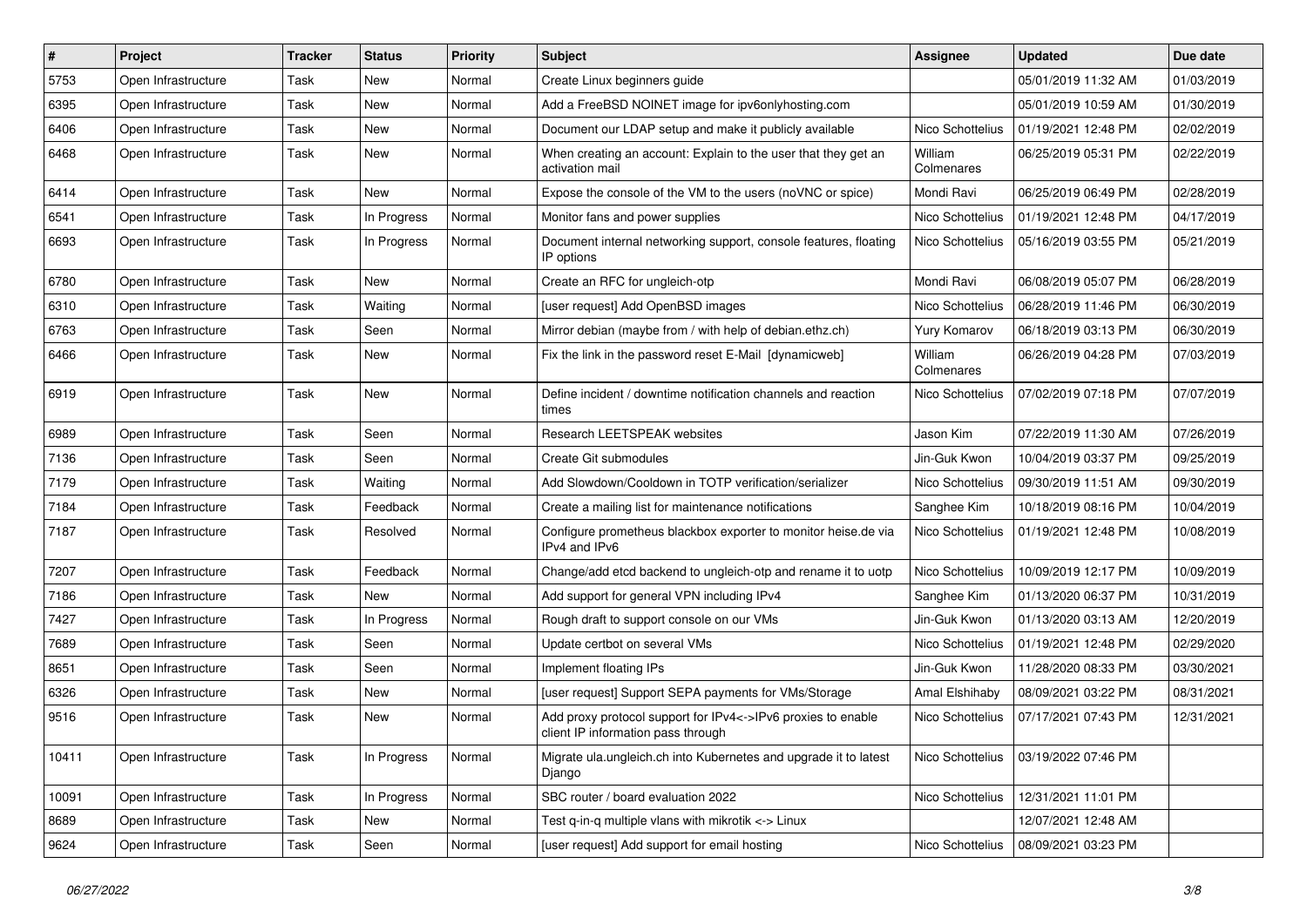| #    | Project             | Tracker | <b>Status</b> | <b>Priority</b> | Subject                                                                            | Assignee         | <b>Updated</b>      | Due date |
|------|---------------------|---------|---------------|-----------------|------------------------------------------------------------------------------------|------------------|---------------------|----------|
| 7285 | Open Infrastructure | Task    | In Progress   | Normal          | Flows to implement and do document for go live (parent)                            | Nico Schottelius | 08/09/2021 03:20 PM |          |
| 7178 | Open Infrastructure | Task    | In Progress   | Normal          | Replace routers: router1.place5, router2.place5, router1.place6,<br>router2.place6 | Nico Schottelius | 08/09/2021 03:19 PM |          |
| 8670 | Open Infrastructure | Task    | New           | Normal          | Turn "temper" into an openwrt upstream package                                     |                  | 07/29/2021 08:15 PM |          |
| 9487 | Open Infrastructure | Task    | In Progress   | Normal          | Migrate our ceph clusters into rook                                                | Nico Schottelius | 07/08/2021 11:35 PM |          |
| 9468 | Open Infrastructure | Task    | In Progress   | Normal          | Test helm kube-prometheus-stack                                                    | Nico Schottelius | 07/01/2021 04:00 PM |          |
| 9401 | Open Infrastructure | Task    | New           | Normal          | Building an IPv6 only Matrix network                                               | Nico Schottelius | 06/07/2021 08:10 PM |          |
| 8916 | Open Infrastructure | Task    | In Progress   | Normal          | Add DNS over TLS or HTTP support in DCL                                            | Nico Schottelius | 02/18/2021 04:21 PM |          |
| 7930 | Open Infrastructure | Task    | Waiting       | Normal          | Monitoring LAN in place6                                                           |                  | 02/10/2021 09:26 AM |          |
| 8111 | Open Infrastructure | Task    | In Progress   | Normal          | Monitor unbound nodes                                                              |                  | 02/10/2021 09:21 AM |          |
| 8201 | Open Infrastructure | Task    | New           | Normal          | Setup our own NTP pool                                                             |                  | 02/10/2021 09:20 AM |          |
| 8202 | Open Infrastructure | Task    | New           | Normal          | ceph upstream: ask for one more digit in ceph -s                                   |                  | 02/10/2021 09:20 AM |          |
| 7503 | Open Infrastructure | Task    | New           | Normal          | Create script to create new / updated OpenBSD image for<br>OpenNebula              |                  | 02/10/2021 09:11 AM |          |
| 7544 | Open Infrastructure | Task    | New           | Normal          | Write "beginner's guide" for datacenterlight customers                             |                  | 02/10/2021 09:07 AM |          |
| 7601 | Open Infrastructure | Task    | Seen          | Normal          | Setup an SSH jump host                                                             |                  | 02/10/2021 09:04 AM |          |
| 7777 | Open Infrastructure | Task    | Resolved      | Normal          | <b>Create Documentation of Nextcloud</b>                                           | Nico Schottelius | 01/19/2021 12:48 PM |          |
| 7122 | Open Infrastructure | Task    | Resolved      | Normal          | Setup production etcd cluster in place6                                            | Nico Schottelius | 01/19/2021 12:48 PM |          |
| 8716 | Open Infrastructure | Task    | New           | Normal          | Checkout support for RNG pass through / help to VMs                                |                  | 12/16/2020 12:53 PM |          |
| 8687 | Open Infrastructure | Task    | In Progress   | Normal          | Adjust django-hosting to run on Alpine Linux                                       | Nico Schottelius | 12/15/2020 11:20 AM |          |
| 7937 | Open Infrastructure | Task    | New           | Normal          | Estimate the effort to create matrix web client; create minimum<br>sample          |                  | 12/01/2020 02:49 PM |          |
| 6897 | Open Infrastructure | Task    | In Progress   | Normal          | Create ucloud-image service                                                        |                  | 12/01/2020 02:48 PM |          |
| 7403 | Open Infrastructure | Task    | New           | Normal          | Create customer friendly guide for ucloud                                          |                  | 12/01/2020 02:43 PM |          |
| 7401 | Open Infrastructure | Task    | New           | Normal          | Create ucloud package for python/alpine                                            |                  | 12/01/2020 02:43 PM |          |
| 7295 | Open Infrastructure | Task    | New           | Normal          | Flow 10: as a sysadmin, I want to be able to see statistics                        |                  | 12/01/2020 02:43 PM |          |
| 7293 | Open Infrastructure | Task    | New           | Normal          | Flow 8: As a user I want to be able to order a new network and<br>use it           |                  | 12/01/2020 02:43 PM |          |
| 7292 | Open Infrastructure | Task    | New           | Normal          | Flow 7: as a sysadmin I want to be able to migrate VMs                             |                  | 12/01/2020 02:43 PM |          |
| 7290 | Open Infrastructure | Task    | New           | Normal          | Flow 5: as a user I want to map an IPv4 address to another VM                      |                  | 12/01/2020 02:43 PM |          |
| 7289 | Open Infrastructure | Task    | New           | Normal          | Flow 4: As a user I want to have a dualstack reachable VM                          |                  | 12/01/2020 02:43 PM |          |
| 7288 | Open Infrastructure | Task    | New           | Normal          | Flow 3: As a user I want to order a VM with my own OS (IPv6<br>only)               |                  | 12/01/2020 02:43 PM |          |
| 7287 | Open Infrastructure | Task    | New           | Normal          | Flow 2: As a user I want to order an IPv6 only VM (via cli)<br>(existing OS)       |                  | 12/01/2020 02:43 PM |          |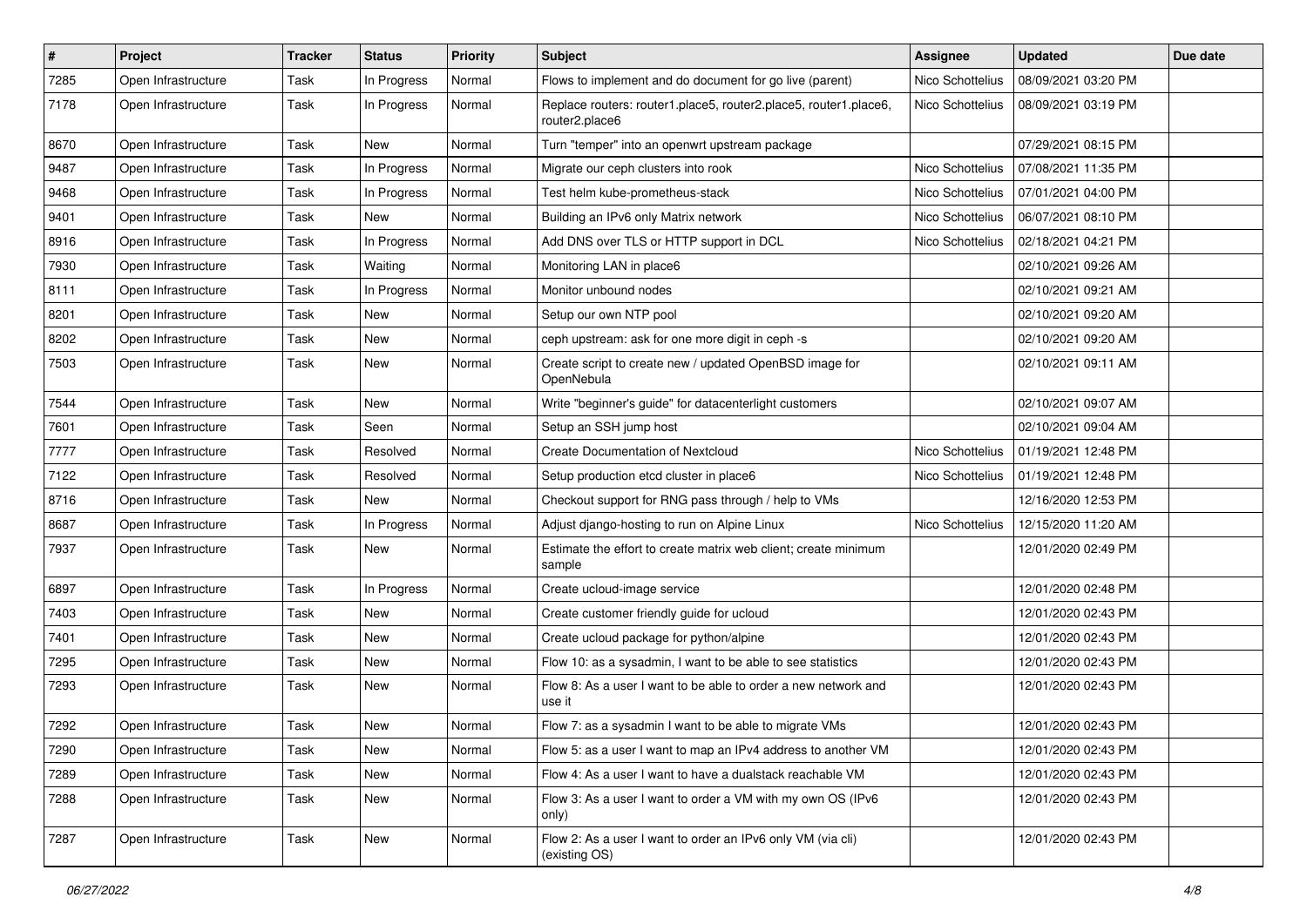| #    | Project             | Tracker | <b>Status</b> | <b>Priority</b> | Subject                                                                      | Assignee           | <b>Updated</b>      | Due date |
|------|---------------------|---------|---------------|-----------------|------------------------------------------------------------------------------|--------------------|---------------------|----------|
| 6915 | Open Infrastructure | Task    | Seen          | Normal          | Introduce host status' and over/underbooking constraints                     |                    | 12/01/2020 02:43 PM |          |
| 6904 | Open Infrastructure | Task    | In Progress   | Normal          | Implement ucloud-image-store management                                      |                    | 12/01/2020 02:43 PM |          |
| 6900 | Open Infrastructure | Task    | In Progress   | Normal          | Allow creating an image from a file in ucloud-api and ucloud-cli             |                    | 12/01/2020 02:43 PM |          |
| 6899 | Open Infrastructure | Task    | In Progress   | Normal          | Create ucloud-file-scan service                                              |                    | 12/01/2020 02:43 PM |          |
| 8536 | Open Infrastructure | Task    | Feedback      | Normal          | Add Ubuntu 20.10 Support to DCL                                              | Sanghee Kim        | 10/26/2020 03:13 PM |          |
| 8537 | Open Infrastructure | Task    | New           | Normal          | Check whether we can support DNS wildcard with our ipv4/ipv6<br>proxy        | Jin-Guk Kwon       | 10/26/2020 01:38 PM |          |
| 8447 | Open Infrastructure | Task    | In Progress   | Normal          | Deploy POC IPv6 cluster on DCL (v202009)                                     | Nico Schottelius   | 09/15/2020 10:24 PM |          |
| 8421 | Open Infrastructure | Task    | In Progress   | Normal          | Setup matrix voyager bot for ungleich                                        | Nico Schottelius   | 09/06/2020 05:56 PM |          |
| 6857 | Open Infrastructure | Task    | In Progress   | Normal          | Create ucloud-firewall                                                       | Nico Schottelius   | 07/01/2020 11:46 AM |          |
| 8176 | Open Infrastructure | Task    | Seen          | Normal          | Verify/update our HSTS, SPF and starttls settings                            | Nico Schottelius   | 06/16/2020 02:52 PM |          |
| 7284 | Open Infrastructure | Task    | In Progress   | Normal          | router1.place6 phase back in                                                 | Nico Schottelius   | 06/15/2020 11:04 AM |          |
| 7185 | Open Infrastructure | Task    | Seen          | Normal          | Setup network monitoring system on new off-site VPS                          | Nico Schottelius   | 06/11/2020 09:36 AM |          |
| 7010 | Open Infrastructure | Task    | Waiting       | Normal          | Fix Alpine Linux installer to support serial && push it upstream             |                    | 06/11/2020 09:35 AM |          |
| 6903 | Open Infrastructure | Task    | Seen          | Normal          | Create a cdist type for files.datacenterlight.ch                             | Nico Schottelius   | 06/11/2020 09:34 AM |          |
| 8129 | Open Infrastructure | Task    | In Progress   | Normal          | Phase in AS207996 for place6                                                 | Nico Schottelius   | 06/08/2020 11:05 AM |          |
| 8069 | Open Infrastructure | Task    | Waiting       | Normal          | Investigate potential bottleneck on storage/CEPH at DCL                      |                    | 05/29/2020 09:02 AM |          |
| 7876 | Open Infrastructure | Task    | In Progress   | Normal          | UI/UX improvement suggestions for matrix                                     | Nico Schottelius   | 05/09/2020 06:32 PM |          |
| 7953 | Open Infrastructure | Task    | New           | Normal          | Normalize user management                                                    |                    | 05/02/2020 11:23 AM |          |
| 7890 | Open Infrastructure | Task    | In Progress   | Normal          | test conntrack sync                                                          | Jin-Guk Kwon       | 03/31/2020 01:17 PM |          |
| 7893 | Open Infrastructure | Task    | New           | Normal          | Remove TLS 1.0 and TLS 1.1 from our webhostings                              |                    | 03/31/2020 12:21 PM |          |
| 7757 | Open Infrastructure | Task    | Seen          | Normal          | opennebula incorrectly re-uses vncs ports                                    | Nico Schottelius   | 02/19/2020 02:28 PM |          |
| 7688 | Open Infrastructure | Task    | In Progress   | Normal          | Disable rp_filter on router2.place5 (alpine sets =1 on .all and<br>.default) | Nico Schottelius   | 02/04/2020 05:28 PM |          |
| 7649 | Open Infrastructure | Task    | In Progress   | Normal          | Sketch a VM backup & restore                                                 | <b>Ahmed Bilal</b> | 01/31/2020 07:16 PM |          |
| 7650 | Open Infrastructure | Task    | New           | Normal          | Synchronise opennebula VMs with etcd                                         | Nico Schottelius   | 01/31/2020 07:13 PM |          |
| 7654 | Open Infrastructure | Task    | New           | Normal          | Get VMs info from Opennebula and save it in etcd                             | <b>Ahmed Bilal</b> | 01/28/2020 10:36 AM |          |
| 7629 | Open Infrastructure | Task    | New           | Normal          | Add referral link system in dynamicweb (DCL, IPv6OnlyHosting<br>etc)         | <b>Ahmed Bilal</b> | 01/20/2020 09:27 AM |          |
| 7604 | Open Infrastructure | Task    | In Progress   | Normal          | Find out why ciara2 was not automatically detected to be offline             | Nico Schottelius   | 01/13/2020 07:30 PM |          |
| 7561 | Open Infrastructure | Task    | In Progress   | Normal          | Update mystrom switches to support IPv6 only networks                        | Nico Schottelius   | 01/03/2020 05:35 PM |          |
| 7552 | Open Infrastructure | Task    | In Progress   | Normal          | Add some non-critical traffic to router1.place6                              | Nico Schottelius   | 01/02/2020 12:47 PM |          |
| 7546 | Open Infrastructure | Task    | In Progress   | Normal          | VM Security based on LDAP accounts                                           | Mondi Ravi         | 01/01/2020 05:49 PM |          |
| 7456 | Open Infrastructure | Task    | New           | Normal          | Prototype support for IPv6 only mail servers                                 | Nico Schottelius   | 12/10/2019 05:04 PM |          |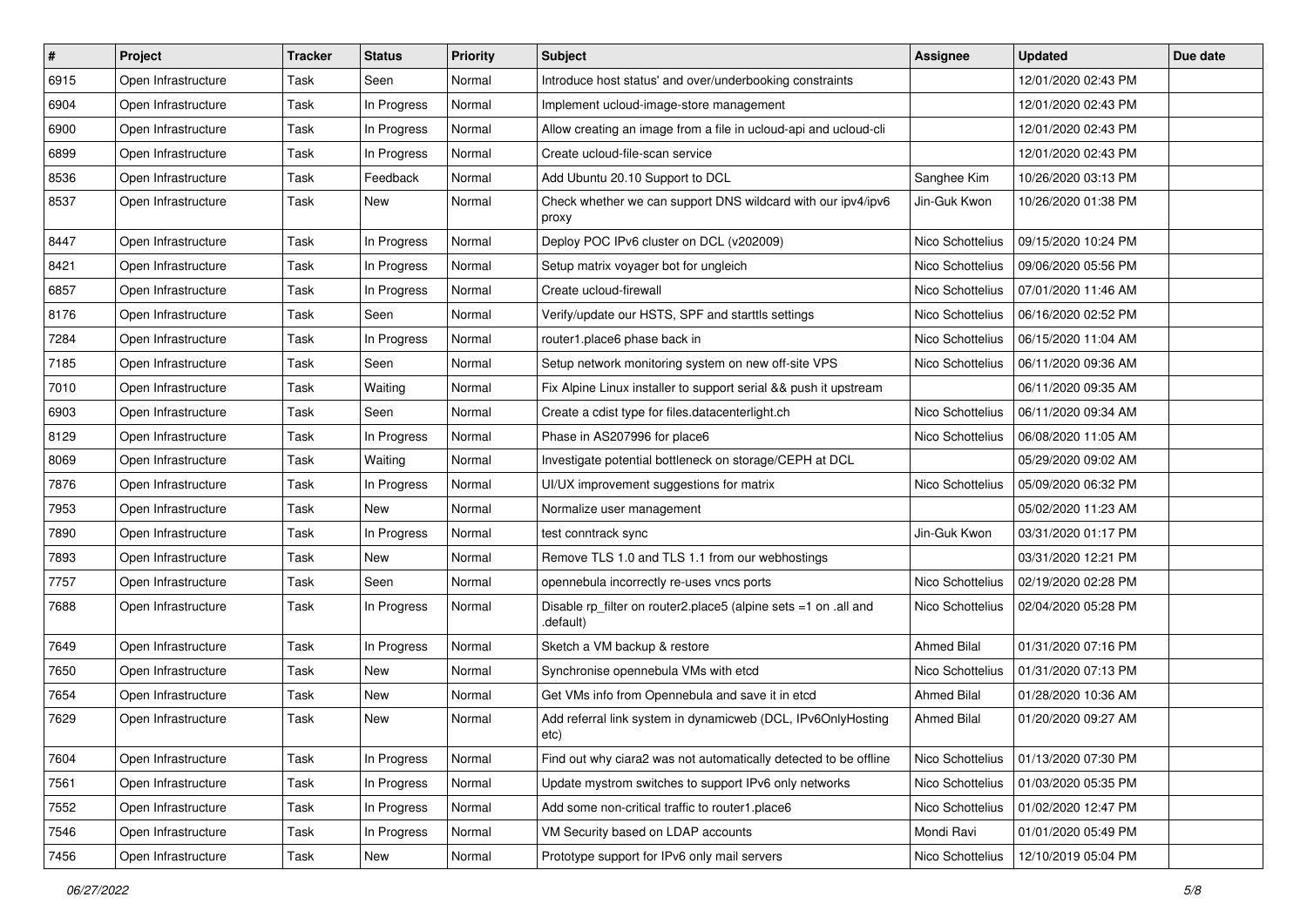| $\vert$ # | <b>Project</b>      | <b>Tracker</b> | <b>Status</b> | <b>Priority</b> | Subject                                                                                       | <b>Assignee</b>  | <b>Updated</b>      | Due date |
|-----------|---------------------|----------------|---------------|-----------------|-----------------------------------------------------------------------------------------------|------------------|---------------------|----------|
| 7402      | Open Infrastructure | Task           | Feedback      | Normal          | Reproduce issues in ucloud-pay                                                                | Mondi Ravi       | 12/05/2019 12:22 PM |          |
| 7294      | Open Infrastructure | Task           | New           | Normal          | Flow 9: as a user I want to have an overview of my spendings and<br>bills                     | Mondi Ravi       | 11/02/2019 12:59 AM |          |
| 7291      | Open Infrastructure | Task           | New           | Normal          | Flow 6: as a sysadmin I want to know / install all requirements                               | Nico Schottelius | 11/02/2019 12:53 AM |          |
| 7278      | Open Infrastructure | Task           | In Progress   | Normal          | Define how networking works in ucloud                                                         | Nico Schottelius | 10/31/2019 09:19 AM |          |
| 6908      | Open Infrastructure | Task           | In Progress   | Normal          | ucloud v2 features                                                                            | Nico Schottelius | 10/25/2019 12:58 PM |          |
| 7249      | Open Infrastructure | Task           | Seen          | Normal          | Merge ucloud components into one repository                                                   | Nico Schottelius | 10/25/2019 12:50 PM |          |
| 7242      | Open Infrastructure | Task           | In Progress   | Normal          | Test active-active IPv6/IPv4 configurations on routers                                        | Nico Schottelius | 10/20/2019 05:10 PM |          |
| 7229      | Open Infrastructure | Task           | New           | Normal          | Make __ letsencrypt_nginx_cert to work on alpine                                              |                  | 10/14/2019 12:23 PM |          |
| 7205      | Open Infrastructure | Task           | In Progress   | Normal          | Try 1: Installing ucloud on Arch Linux                                                        | Nico Schottelius | 10/10/2019 07:37 PM |          |
| 7206      | Open Infrastructure | Task           | In Progress   | Normal          | Create ucloud page under ungleich.ch/ucloud                                                   | Nico Schottelius | 10/10/2019 06:41 PM |          |
| 7138      | Open Infrastructure | <b>Task</b>    | In Progress   | Normal          | Nico's open / next points for ucloud                                                          | Nico Schottelius | 10/06/2019 07:22 AM |          |
| 7135      | Open Infrastructure | Task           | Seen          | Normal          | Monitor nginx status codes in prometheus                                                      | Jin-Guk Kwon     | 10/04/2019 03:37 PM |          |
| 7190      | Open Infrastructure | Task           | Seen          | Normal          | Add mdadm monitoring via prometheus                                                           | Jin-Guk Kwon     | 10/04/2019 03:36 PM |          |
| 7201      | Open Infrastructure | Task           | In Progress   | Normal          | Test BGP based virtual ip                                                                     | Nico Schottelius | 10/03/2019 04:30 PM |          |
| 7174      | Open Infrastructure | Task           | In Progress   | Normal          | Port the current blog's design to lektor (staticcms)                                          | Mondi Ravi       | 10/03/2019 03:18 AM |          |
| 7125      | Open Infrastructure | Task           | Feedback      | Normal          | Implement "ordering" and "products" with ucloud                                               | Nico Schottelius | 09/28/2019 04:36 PM |          |
| 6931      | Open Infrastructure | Task           | In Progress   | Normal          | ucloud-host                                                                                   | Nico Schottelius | 09/28/2019 04:35 PM |          |
| 7153      | Open Infrastructure | Task           | In Progress   | Normal          | Experiment with full routing tables                                                           | Nico Schottelius | 09/17/2019 05:24 PM |          |
| 7117      | Open Infrastructure | Task           | New           | Normal          | Make ungleich-otp better usable for the public                                                | Nico Schottelius | 09/05/2019 01:55 PM |          |
| 7086      | Open Infrastructure | Task           | New           | Normal          | [dynamicweb]Expose password reset option in the user<br>dashboard                             | Sanghee Kim      | 08/26/2019 02:29 PM |          |
| 7089      | Open Infrastructure | Task           | New           | Normal          | [dynamicweb] Implement 2FA in dynamicweb with ungleich-otp                                    | Mondi Ravi       | 08/26/2019 01:59 PM |          |
| 7087      | Open Infrastructure | Task           | New           | Normal          | [dynamicweb] Remove password in email and replace it with a<br>link to set it via dashboard   |                  | 08/26/2019 01:57 PM |          |
| 7053      | Open Infrastructure | <b>Task</b>    | New           | Normal          | Make nodejs/npm work on IPv6 only hosts                                                       |                  | 08/16/2019 10:52 AM |          |
| 7044      | Open Infrastructure | Task           | New           | Normal          | Document IPv6 only NAT64 enabled client network issues                                        | Nico Schottelius | 08/13/2019 10:47 AM |          |
| 7033      | Open Infrastructure | Task           | New           | Normal          | [dynamicweb] Payment fails without a proper message                                           |                  | 08/07/2019 06:20 PM |          |
| 7009      | Open Infrastructure | Task           | In Progress   | Normal          | Find out why Alpine Linux hangs at boot when it does not have a<br>link on a device with dhcp | Nico Schottelius | 07/30/2019 08:02 PM |          |
| 6996      | Open Infrastructure | Task           | New           | Normal          | ucloud-pay v2: add support for retrieving payments from ZKB                                   |                  | 07/24/2019 05:40 PM |          |
| 6995      | Open Infrastructure | Task           | New           | Normal          | ucloud-pay v1: Implement payment support into ucloud                                          |                  | 07/24/2019 05:39 PM |          |
| 6980      | Open Infrastructure | Task           | New           | Normal          | Research and publish how we deal / have to deal with court<br>orders and foreign authorities  | Sanghee Kim      | 07/19/2019 12:12 PM |          |
| 6727      | Open Infrastructure | Task           | New           | Normal          | Create a terraform provider                                                                   |                  | 05/23/2019 04:12 PM |          |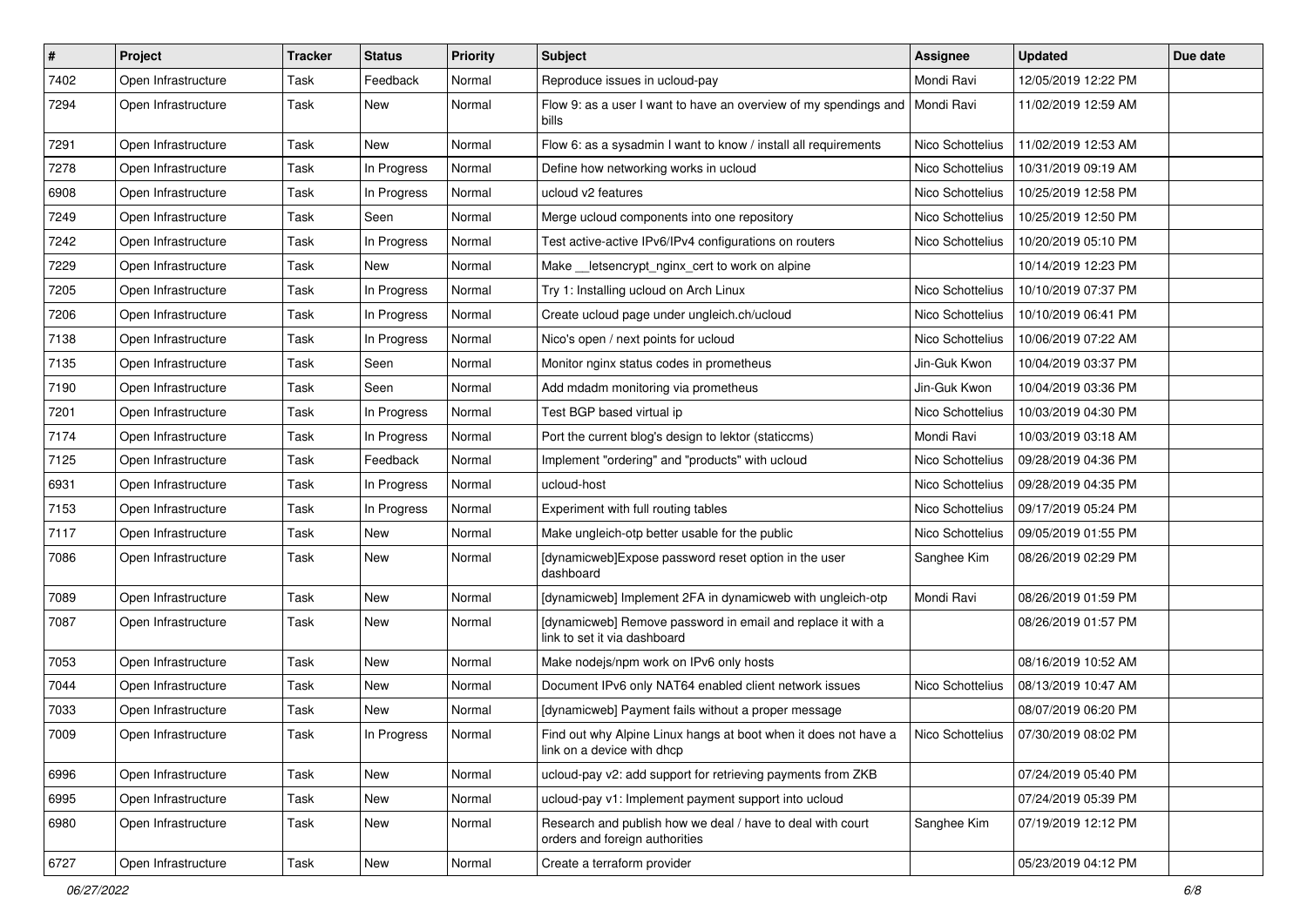| #            | Project             | <b>Tracker</b> | <b>Status</b> | <b>Priority</b> | Subject                                                                                        | Assignee              | <b>Updated</b>      | Due date   |
|--------------|---------------------|----------------|---------------|-----------------|------------------------------------------------------------------------------------------------|-----------------------|---------------------|------------|
| 6720         | Open Infrastructure | Task           | New           | Normal          | Create a proxy to reduce latency of package downloads                                          |                       | 05/22/2019 04:22 PM |            |
| 6712         | Open Infrastructure | <b>Task</b>    | New           | Normal          | Rework public key management on the DCL website                                                |                       | 05/20/2019 09:27 PM |            |
| 6708         | Open Infrastructure | Task           | New           | Normal          | Create infrastructure usable for IPv6 workshops                                                | Nico Schottelius      | 05/19/2019 07:34 PM |            |
| 6696         | Open Infrastructure | Task           | New           | Normal          | Update documentation / instructions on how to login to a new VM                                | Nico Schottelius      | 05/17/2019 11:03 AM |            |
| 6437         | Open Infrastructure | <b>Task</b>    | New           | Normal          | build opennebula ARM64 Packages                                                                |                       | 05/01/2019 11:33 AM |            |
| 6071         | Open Infrastructure | Task           | In Progress   | Normal          | [user request] Checkout how to enable AES-NI or PCLMULQDQ<br><b>CPU</b> features               | Jin-Guk Kwon          | 12/29/2018 12:53 PM |            |
| 6262         | Open Infrastructure | Task           | New           | Normal          | [user request] Warn users what happens on VM delete / make it<br>more clear to users           | Mondi Ravi            | 12/29/2018 12:53 PM |            |
| 6255         | Open Infrastructure | <b>Task</b>    | In Progress   | Normal          | Find the right settings for kubernetes in ipv6 only settings                                   | Nico Schottelius      | 12/23/2018 11:14 PM |            |
| 6258         | Open Infrastructure | <b>Task</b>    | In Progress   | Normal          | Expose IPv6 vs. IPv4 statistics publicly                                                       | Nico Schottelius      | 12/23/2018 07:03 PM |            |
| 6052         | Open Infrastructure | <b>Task</b>    | Seen          | Normal          | Document IPv6 routing service                                                                  | Nico Schottelius      | 11/11/2018 11:51 PM |            |
| 6049         | Open Infrastructure | <b>Task</b>    | <b>New</b>    | Normal          | Publish / document our Kubernetes / IPv6 experiences                                           | Nico Schottelius      | 11/11/2018 09:13 PM |            |
| 5929         | Open Infrastructure | Task           | New           | Normal          | Add public kubernetes support                                                                  | Nico Schottelius      | 11/01/2018 04:29 PM |            |
| 5928         | Open Infrastructure | Task           | New           | Normal          | Introduce API support for VM handling: create and delete<br>operation (and maybe image upload) | Nico Schottelius      | 11/01/2018 04:28 PM |            |
| 5882         | Open Infrastructure | <b>Task</b>    | In Progress   | Normal          | Document the netboot setup                                                                     | Nico Schottelius      | 10/25/2018 08:47 PM |            |
| 6467         | Open Infrastructure | Task           | New           | Low             | Add 2FA as an optional login security measurement                                              | William<br>Colmenares | 03/19/2019 01:42 PM | 06/30/2019 |
| 7504         | Open Infrastructure | <b>Task</b>    | <b>New</b>    | Low             | Document OpenNebula image creation                                                             |                       | 02/10/2021 09:10 AM |            |
| 7507         | Open Infrastructure | <b>Task</b>    | New           | Low             | Monitor upstream releases / security advisories                                                |                       | 12/19/2019 07:41 PM |            |
| queue $(15)$ |                     |                |               |                 |                                                                                                |                       |                     |            |
| 6519         | queue               | Task           | <b>New</b>    | Urgent          | Stabilisation spring 2019                                                                      |                       | 06/26/2019 12:07 PM | 03/27/2019 |
| 5436         | queue               | Task           | New           | Normal          | Figure out what the fortinet device is for and checkout if we have<br>a use for it             |                       | 06/24/2019 12:27 PM | 08/21/2018 |
| 6068         | queue               | Task           | New           | Normal          | Move redash (lorawan.ungleich.ch) to a new IPv6 only VM in<br>place6                           |                       | 06/23/2019 06:53 PM | 12/07/2018 |
| 6625         | queue               | <b>Task</b>    | Feedback      | Normal          | Fix our dkim setup                                                                             | Nico Schottelius      | 10/17/2019 10:29 AM | 05/02/2019 |
| 6679         | queue               | Task           | New           | Normal          | Create ungleich game, a flask based game to show system<br>engineering skills                  |                       | 11/06/2019 11:54 AM | 05/31/2019 |
| 6685         | queue               | Task           | New           | Normal          | Implement game challenges 1-6                                                                  |                       | 06/23/2019 07:02 PM | 05/31/2019 |
| 6452         | queue               | Task           | New           | Normal          | Create a new django micro service: IPv6 wishlist                                               |                       | 07/21/2019 08:43 PM | 07/02/2019 |
| 6211         | queue               | Task           | New           | Normal          | Change nftrules on routers to DROP by default                                                  |                       | 06/28/2019 12:21 PM | 12/31/2019 |
| 5930         | queue               | Task           | Waiting       | Normal          | [user request] Evaluate, if we can replace google analytics with<br>https://matomo.org/        |                       | 02/10/2021 08:49 AM |            |